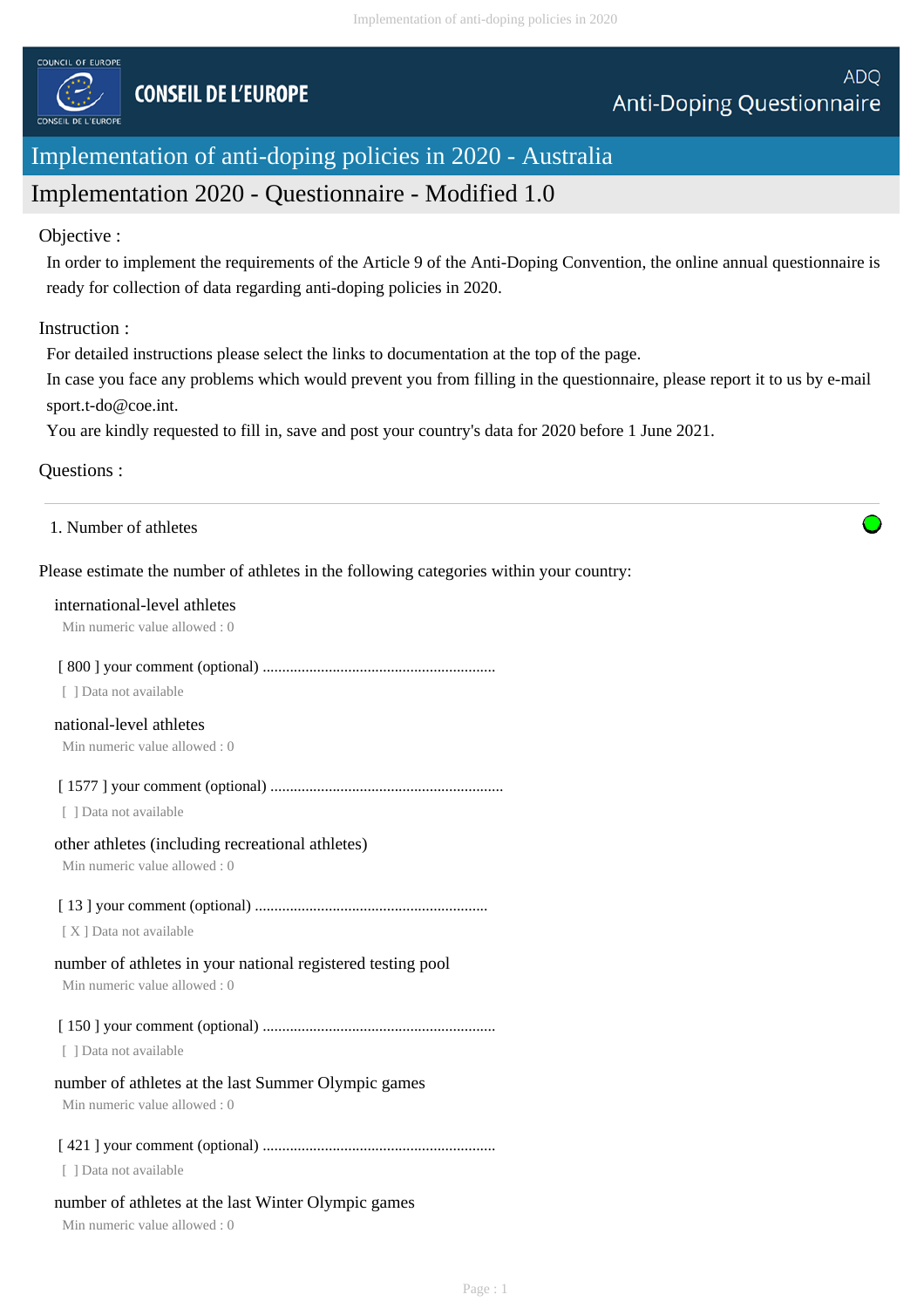# [ 51 ] your comment (optional) ............................................................

[ ] Data not available

# number of athletes at the last Summer Paralympic games

Min numeric value allowed : 0

# [ 177 ] your comment (optional) ............................................................

[ ] Data not available

# number of athletes at the last Winter Paralympic games

Min numeric value allowed : 0

# [ 15 ] your comment (optional) ............................................................

[ ] Data not available

# 2. Doping definition

What is the definition of "doping in sport" used in your country?

[ ] Council of Europe Anti-Doping Convention. Your comment (optional) ............................................................

[ ] UNESCO International Convention against doping in sport. Your comment (optional) ............................................................

[ ] World Anti-Doping Code. Your comment (optional) ............................................................

 [ X ] Other, please specify (e.g. national law) : Australia has implemented the Sport Integrity Australia Act 2020 and the Sport Integrity Australia Regulations 2020. Both are Federal legislative instruments, and so have jurisdiction across Australia. The National Anti-Doping scheme contains the anti-doping rules which implement the anti-doping rule violations as per the World Anti-Doping Code.

3. Doping list

Which list of banned pharmacological classes of doping agents and doping methods (i.e. Prohibited List) is implemented in your country?

[ X ] Prohibited List, as adopted by the Executive Committee of WADA. Your comment (optional)

............................................................

[ ] List of banned pharmacological classes of doping agents and doping methods, as adopted by the Monitoring Group (T-DO). Your comment (optional) ............................................................

 [ ] Prohibited List, as adopted by the Conference of Parties of the International Convention against Doping in Sport (UNESCO). Your comment (optional) ............................................................

[ ] Other, please specify : ............................................................

# 4. Additional doping lists

For the purposes of restricting availability of doping substances, are there other lists than those defined in the question 3?

( ) Yes, please specify: ............................................................

( X ) No. Your comment (optional) ............................................................

# 5. Anti-doping laws

Are there any anti-doping laws in your country?

[ X ] Anti-doping law (other than ratification of the Convention). Your comment (optional)See Q2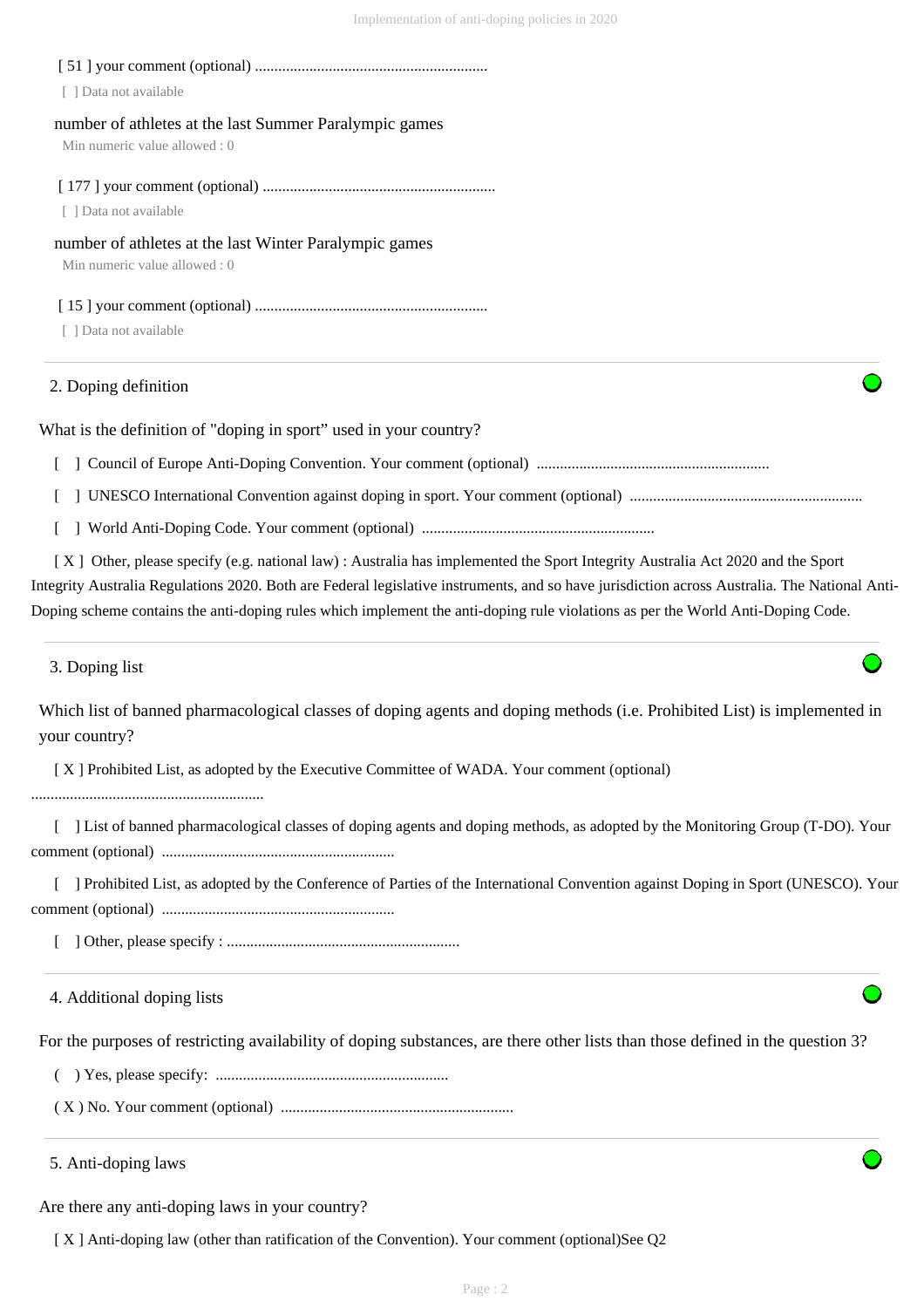- [ ] Other public law rules, please specify: ............................................................
- [ ] No. Your comment (optional) ............................................................

6. National Anti-Doping Organisation (NADO)

What is the legal status of your national anti-doping organisation? Please upload the statutes, if possible

- ( X ) Public authority. Your comment (optional) ............................................................
- ( ) Non-governmental organisation. Your comment (optional) ............................................................
- ( ) Private company. Your comment (optional) ............................................................
- ( ) National Olympic Committee acting as a NADO. Your comment (optional) ............................................................
- ( ) Other, please specify : ............................................................

# 7. NADO activities

Which of the activities below are conducted by your national anti-doping organisation? Please upload the organisational chart, if possible

|                                                | Yes. Your comment<br>(optional) | No, please specify which<br>organisation is in charge                   |
|------------------------------------------------|---------------------------------|-------------------------------------------------------------------------|
| Co-ordination of action by public authorities  |                                 | (X) Policy area of Sport<br>Integrity Australia (separate<br>from NADO) |
| Co-ordination of the fight against trafficking |                                 | $(X)$ Law Enforcement                                                   |
| Testing (doping control)                       | (X)                             |                                                                         |
| Results management                             | (X)                             |                                                                         |
| Disciplinary procedures                        | (X)                             |                                                                         |
| Education and/or information                   | (X)                             |                                                                         |
| Research                                       | (X)                             |                                                                         |

# 8. Funding of anti-doping programme

# What was the annual budget of the NADO for the 2020 calendar year?

Min numeric value allowed : 0

#### [ 20.633 ] amountAUDCurrency

[ ] Data not available

# 9. Funding sources

How is the NADO funded? Please select all that apply and indicate an estimate in percentages:

[ X ] Government62%

[ ] National Lottery programme ............................................................ %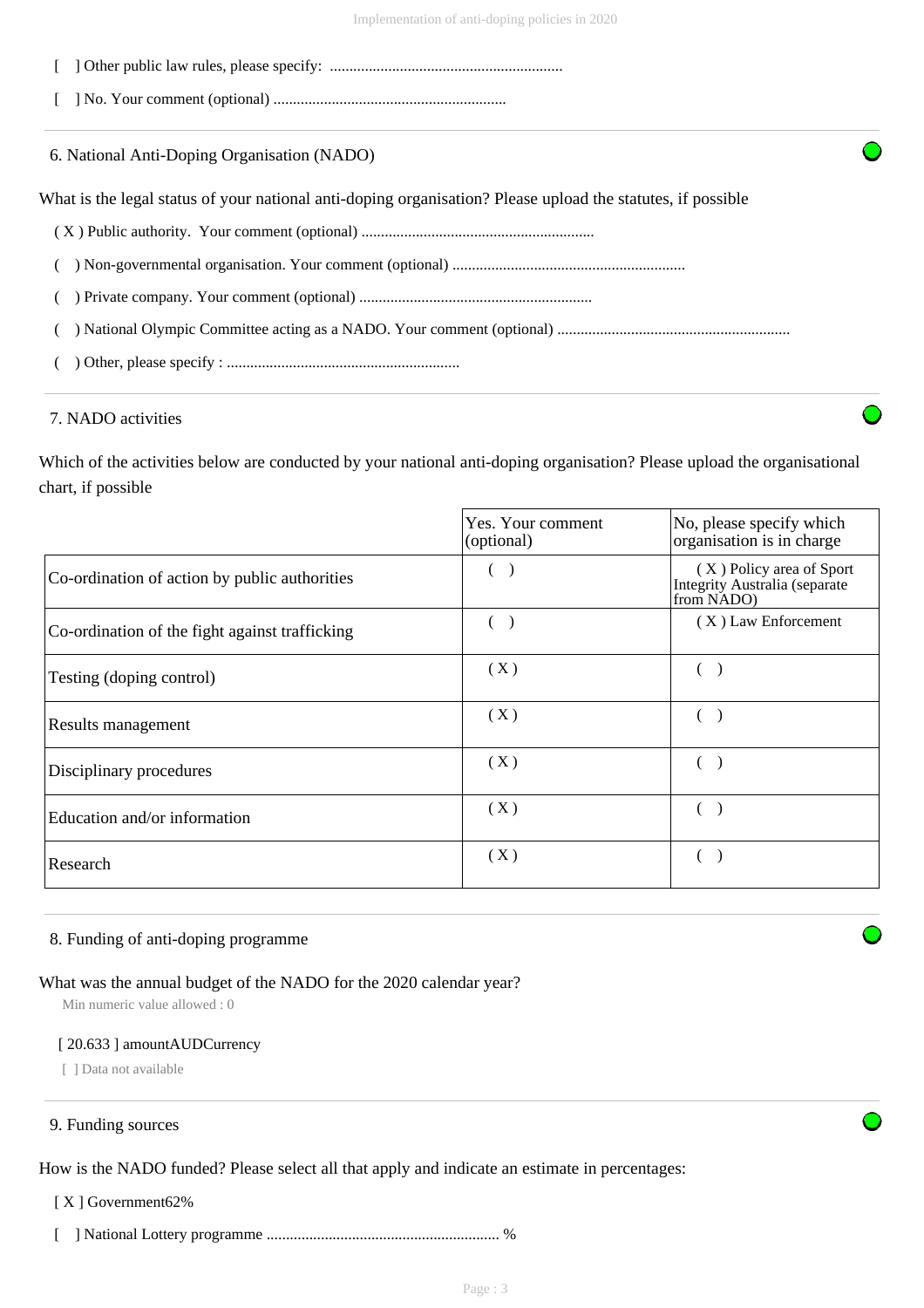| [X] Fee for service 33%                         |                                                                                                                                        |
|-------------------------------------------------|----------------------------------------------------------------------------------------------------------------------------------------|
|                                                 |                                                                                                                                        |
| $[X]$ Other 5%                                  |                                                                                                                                        |
| 10. Distribution of funding                     |                                                                                                                                        |
|                                                 | What percentage of NADO's annual budget is put towards the following core programs?                                                    |
|                                                 | [31] Testing (including equipment, transportation, sample collection personnel fees)                                                   |
| [1] Sample analysis                             |                                                                                                                                        |
| [5] Investigations                              |                                                                                                                                        |
| [7] Education                                   |                                                                                                                                        |
| [4] Research                                    |                                                                                                                                        |
| [6] Results Management/Legal                    |                                                                                                                                        |
| [2] Therapeutic Use Exemptions (TUEs)           |                                                                                                                                        |
| [ ] Data not available                          |                                                                                                                                        |
| 11. Other funding for the anti-doping programme |                                                                                                                                        |
| contribution, Unesco Voluntary Fund)            | Are other institutions funding any parts of the national anti-doping programme (e.g. laboratories, research, WADA                      |
|                                                 |                                                                                                                                        |
| $(X)$ No                                        |                                                                                                                                        |
| 12. Sport budget                                |                                                                                                                                        |
| 2020?                                           | What amount has been allocated to sport from the State budget through the national ministry responsible for sport for the year         |
|                                                 |                                                                                                                                        |
| [X] Data not available                          |                                                                                                                                        |
| 13. Limiting public funding to organisations    |                                                                                                                                        |
|                                                 | Is public funding withheld from organisations that do not comply with anti-doping regulations and related legal instruments?           |
| €                                               |                                                                                                                                        |
|                                                 | (X) A limited amount of funding is withheld; your comment (optional)Sport funding from Sport Australia is dependent on compliance      |
|                                                 | with anti-doping obligations. These are defined in the funding agreement between the sport and Sport Australia. Should a sport be non- |

compliant with those obligations, Sport Australia has the ability to withhold some or all of the sport funding.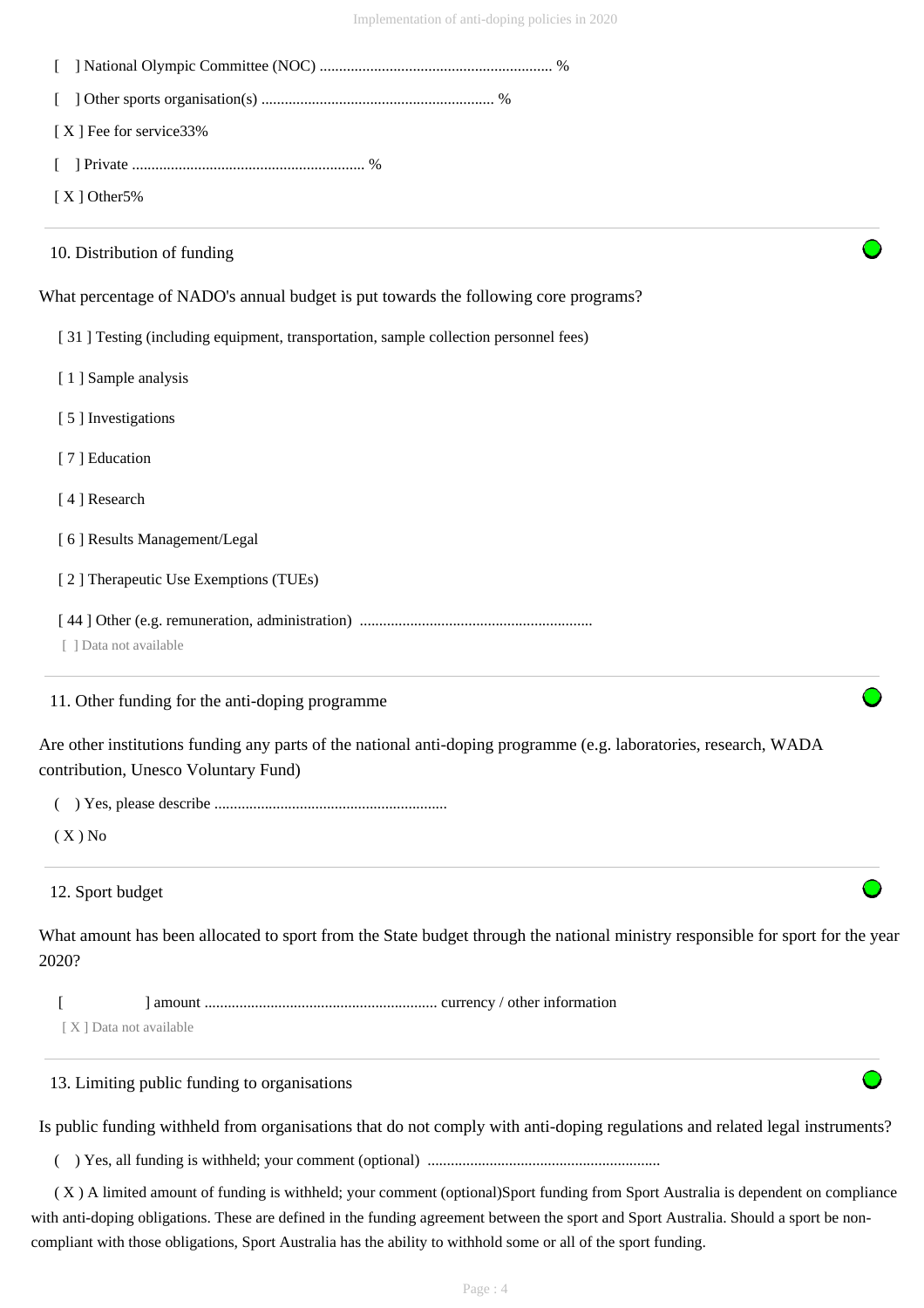| 14. Limitation of public funding of persons                                                                                                                                             |
|-----------------------------------------------------------------------------------------------------------------------------------------------------------------------------------------|
| Is sport-related financial assistance provided by public authorities withheld from banned athletes or athlete support personnel<br>during the period of their suspension?               |
| (X) Yes, all funding is withheld; your comment (optional) Funding is withheld and Sport Australia may recover financial assistance<br>paid to sanctioned athletes or support personnel. |
|                                                                                                                                                                                         |
|                                                                                                                                                                                         |
| ) Not applicable (no sport-related financial assistance is provided by public authorities to athletes or support personnel); your                                                       |
|                                                                                                                                                                                         |
| 15. Testing programme                                                                                                                                                                   |
| Does your country have a national testing programme?                                                                                                                                    |
| $(X)$ Yes                                                                                                                                                                               |
|                                                                                                                                                                                         |
| 16. Elements of the testing programme                                                                                                                                                   |
| What elements of the testing program are implemented by the NADO?                                                                                                                       |
| [X] Risk assessment and test distribution planning (TDP)                                                                                                                                |
| [X] Registered testing pool                                                                                                                                                             |
| [X] Random selection of athletes                                                                                                                                                        |
| [X] Targeted selection of athletes                                                                                                                                                      |
| [X] In-competition testing                                                                                                                                                              |
| [X] Out-of-competition testing                                                                                                                                                          |
| [X] No-advance notice testing                                                                                                                                                           |
| [X] Blood testing                                                                                                                                                                       |
| [X] Athlete biological passport (ABP) modules                                                                                                                                           |
|                                                                                                                                                                                         |
|                                                                                                                                                                                         |
| 17. Quality certificate                                                                                                                                                                 |
| Is your NADO or part of its procedures certified according to a quality standard (such as ISO or any other quality assurance<br>system)?                                                |

( X ) Yes, please specify which standard, its scope and validityAgency External and Internal Audit Program provides assurance

( ) In progress, please specify ............................................................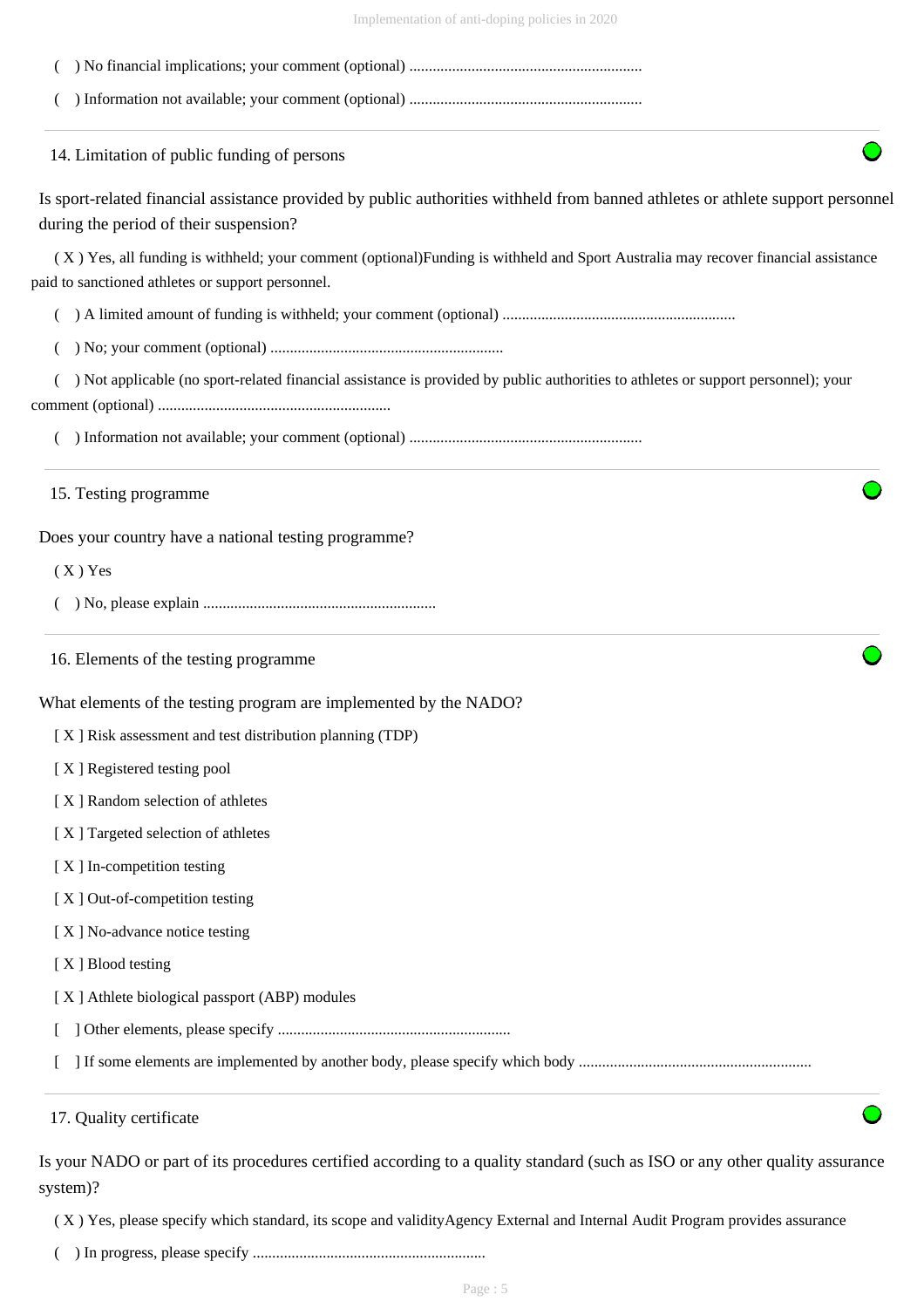( ) No. Your comment (optional) ............................................................

# 18. NADO staff, committee members and other anti-doping specialists

Please outline below how many NADO staff, committees' members and other anti-doping specialists are involved in the coordination and management of your anti-doping programs (except sample collection personnel)

Min numeric value allowed : 0

[ 62 ] staff full time

[14] staff part time

 [ 9 ] committees' members (including, but not limited to, members of the disciplinary panels, NADO Board, TUE, education, whereabouts, scientific, athletes, appeals, ethics and/or other committees)

[ 0 ] other specialists, please describe ............................................................

[ ] Data not available

19. Sample collection personnel

Do you have sample collection personnel (SCP) ?

( X ) Yes, within the NADO

( ) Yes, through a service provider (Delegated third party) ............................................................

( ) No, please explain ............................................................

# 20. Number of DCOs and BCOs

How many doping control officers (DCOs), blood control officers (BCOs) and chaperones are in your sample collection personnel programme?

Min numeric value allowed : 0

[ 27 ] DCOs; your comment (optional) ............................................................

[ 0 ] BCOs; your comment (optional) ............................................................

[ 138 ] Chaperones; your comment (optional) ............................................................

[ ] Data not available

# 21. Laboratory

Is there a doping control laboratory in your country?

[ X ] Yes, accredited or approved by WADA in accordance with the International Standard for Laboratories

[ ] No, but a preparatory process is in progress to apply for accreditation or approval by WADA

 $\lceil$   $\rceil$  No

22. Use of WADA laboratories

Which WADA-accredited or approved laboratories are used for analysis of samples collected by your NADO as a Testing authority within your national testing program in the year 2020? Please list all that applies, including the laboratory in your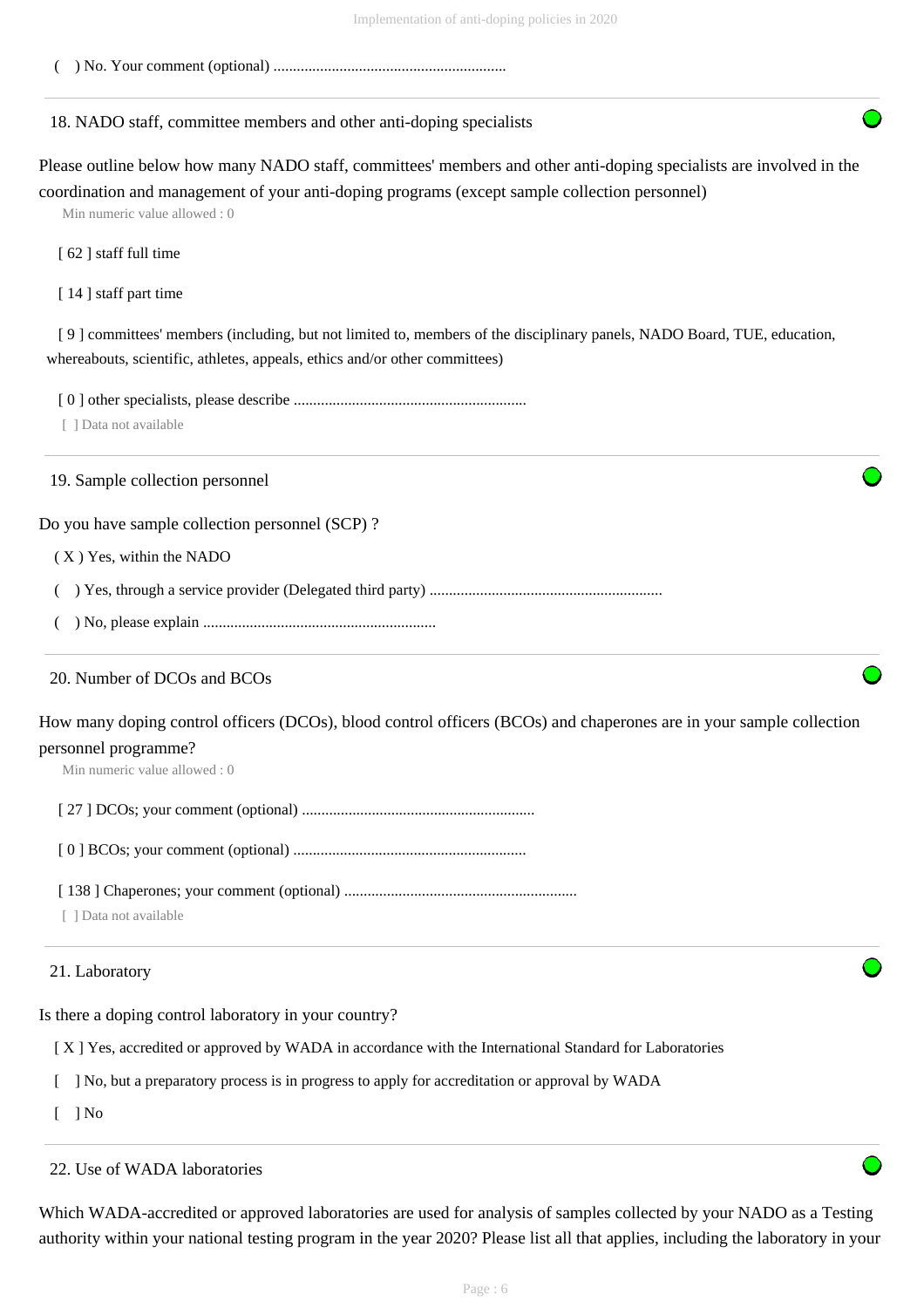own country (if you use it) and indicate the percentage of samples analysed in each laboratory. Enter "0", if you don't use this laboratory

|                            | % of NADO samples (estimate) |
|----------------------------|------------------------------|
| ANKARA, TURKEY             | $\boldsymbol{0}$             |
| ATHENS, GREECE             | $\boldsymbol{0}$             |
| <b>BANGKOK, THAILAND</b>   | $\boldsymbol{0}$             |
| <b>BARCELONA, SPAIN</b>    | ${<}1$                       |
| BEIJING, CHINA             | $\boldsymbol{0}$             |
| BLOEMFONTEIN, SOUTH AFRICA | $\boldsymbol{0}$             |
| <b>BUCHAREST, ROMANIA</b>  | $\boldsymbol{0}$             |
| COLOGNE, GERMANY           | $\mathfrak{Z}$               |
| DOHA, QATAR                | $\overline{2}$               |
| GHENT, BELGIUM             | ${<}1$                       |
| HAVANA, CUBA               | $\boldsymbol{0}$             |
| HELSINKI, FINLAND          | $\boldsymbol{0}$             |
| KREISCHA, GERMANY          | $\boldsymbol{0}$             |
| LAUSANNE, SWITZERLAND      | ${<}1$                       |
| LONDON, UNITED KINGDOM     | ${<}1\,$                     |
| LOS ANGELES, USA           | ${<}1$                       |
| MADRID, SPAIN              | ${<}1$                       |
| MONTREAL, CANADA           | ${<}1\,$                     |
| NEW DELHI, INDIA           | $\boldsymbol{0}$             |
| OSLO, NORWAY               | $\boldsymbol{0}$             |
| PARIS, FRANCE              | ${<}1$                       |
| RIO DE JANEIRO, BRAZIL     | $\boldsymbol{0}$             |
| ROMA, ITALY                | ${<}1$                       |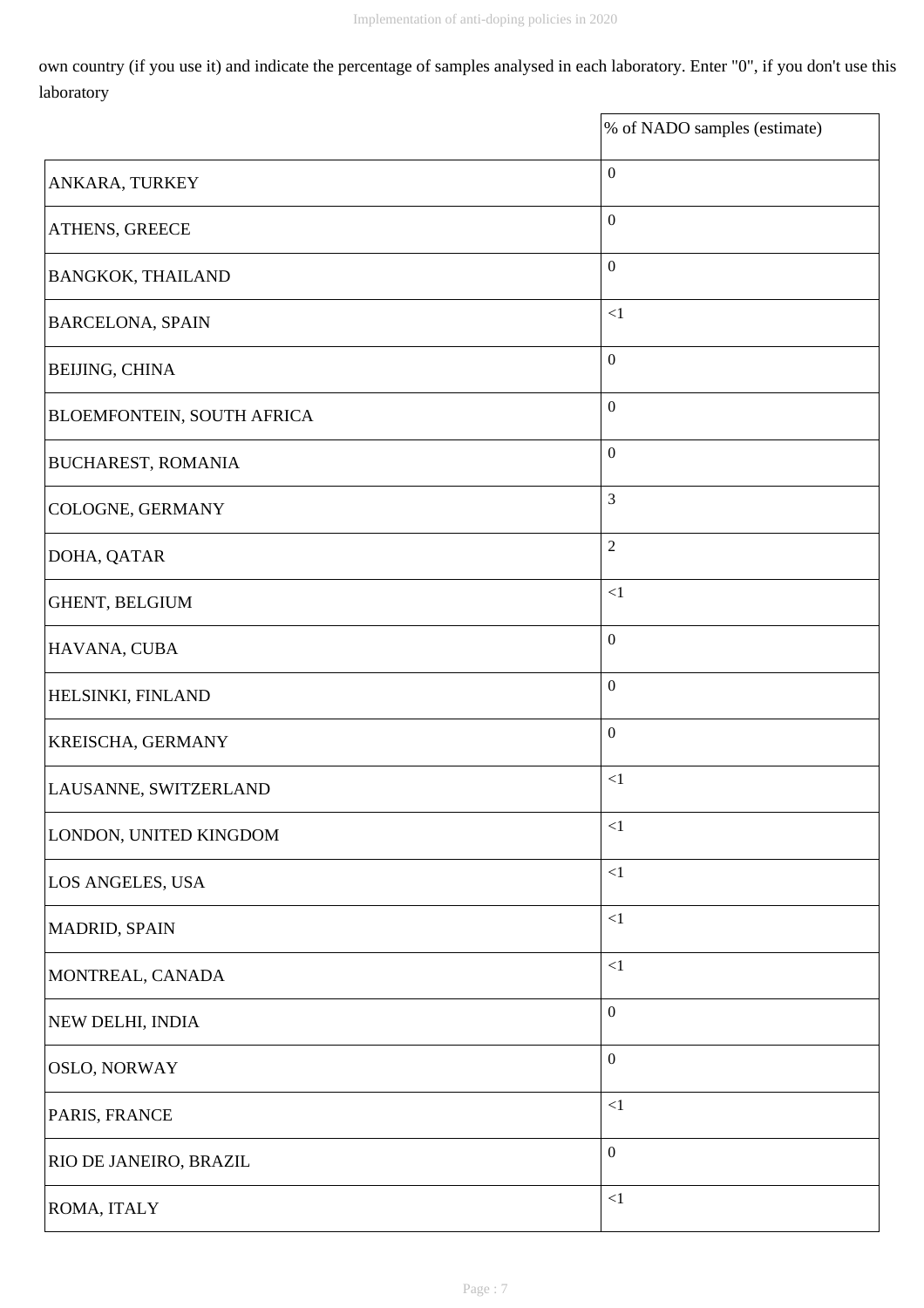| SALT LAKE CITY, USA       | -1             |
|---------------------------|----------------|
| SEIBERSDORF, AUSTRIA      | $\Omega$       |
| <b>SEOUL, SOUTH KOREA</b> | $\leq$ 1       |
| <b>STOCKHOLM, SWEDEN</b>  | $\overline{0}$ |
| SYDNEY, AUSTRALIA         | 92             |
| TOKYO, JAPAN              | $\leq$ 1       |
| WARSAW, POLAND            | $\Omega$       |

[ ] Data not available

# 23. Testing statistics

How many samples were collected under your national testing program in the year 2020?

|                                                             | Urine | Blood (including ABP) |
|-------------------------------------------------------------|-------|-----------------------|
| In-competition samples<br>Min numeric value allowed : 0     | 836   | 60                    |
| Out-of-competition samples<br>Min numeric value allowed : 0 | 1130  | 777                   |

[ ] Data not available

# 24. Testing abroad

Did you test athletes under your authority who reside or train abroad (directly or by subcontracting other ADOs or antidoping service providers)?

- ( X ) Yes; your comment (optional)Subcontracting another ADO/SCA
- ( ) Not in 2020, but we have authorisation to do so; your comment (optional) ............................................................
- ( ) No, we do not have authorisation to do so; your comment (optional) ............................................................

# 25. Disciplinary system

Please describe the disciplinary process for the anti-doping rule violations and application of the T-DO Recommendation on ensuring the independence of hearing panels (bodies) and promoting fair trial in anti-doping cases [T-DO/Rec(2017)01] http://rm.coe.int/recommendation-on-ensuring-the-independence-of-hearing-panels-bodies-a/1680735159

| Has your State established<br>centralised panel/body in<br>charge of all hearing<br>proceedings in anti-doping<br>matters (hearing panel)? | Yes |  |
|--------------------------------------------------------------------------------------------------------------------------------------------|-----|--|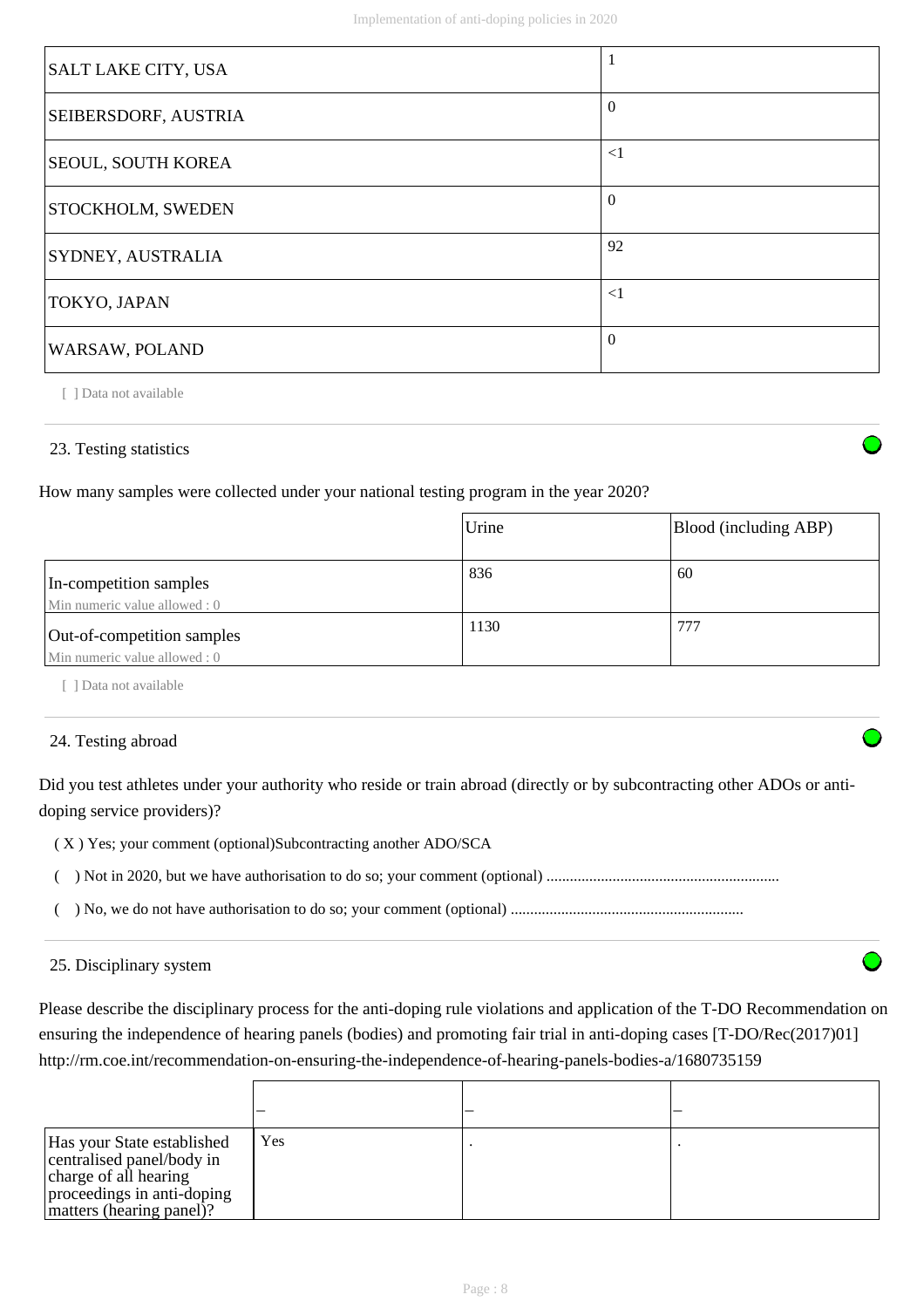| Is the hearing panel<br>independent, and<br>operationally independent<br>from sport movement (i.a.<br>national federations,<br><b>National Olympic</b><br>Committee, National<br>Paralympic Committee)? | Yes                                                                                                                                                                                                                                                                                                                                                                                                                                                                                                                                                                                                                                                                               |                                                                                                                                                                                                                                                                                                                                                                                                                                                                                        |
|---------------------------------------------------------------------------------------------------------------------------------------------------------------------------------------------------------|-----------------------------------------------------------------------------------------------------------------------------------------------------------------------------------------------------------------------------------------------------------------------------------------------------------------------------------------------------------------------------------------------------------------------------------------------------------------------------------------------------------------------------------------------------------------------------------------------------------------------------------------------------------------------------------|----------------------------------------------------------------------------------------------------------------------------------------------------------------------------------------------------------------------------------------------------------------------------------------------------------------------------------------------------------------------------------------------------------------------------------------------------------------------------------------|
| Is the hearing panel<br>operationally independent<br>from the government?                                                                                                                               | Yes                                                                                                                                                                                                                                                                                                                                                                                                                                                                                                                                                                                                                                                                               |                                                                                                                                                                                                                                                                                                                                                                                                                                                                                        |
| Is the hearing panel<br>operationally independent<br>from the NADO?                                                                                                                                     | Yes                                                                                                                                                                                                                                                                                                                                                                                                                                                                                                                                                                                                                                                                               |                                                                                                                                                                                                                                                                                                                                                                                                                                                                                        |
| Are you aware of T-<br>DO/Rec(2017)01?                                                                                                                                                                  | Yes                                                                                                                                                                                                                                                                                                                                                                                                                                                                                                                                                                                                                                                                               |                                                                                                                                                                                                                                                                                                                                                                                                                                                                                        |
| Is the composition of the<br>hearing panel in line with the<br>requirements outlined in T-<br>DO/Rec(2017)01?                                                                                           | Yes                                                                                                                                                                                                                                                                                                                                                                                                                                                                                                                                                                                                                                                                               |                                                                                                                                                                                                                                                                                                                                                                                                                                                                                        |
| Are the rights of access to<br>justice ensured in accordance<br>with $T\text{-DO/Rec}(2017)01?$                                                                                                         |                                                                                                                                                                                                                                                                                                                                                                                                                                                                                                                                                                                                                                                                                   | No                                                                                                                                                                                                                                                                                                                                                                                                                                                                                     |
| Other comments                                                                                                                                                                                          | Yes. Australia has established<br>the National Sports Tribunal, an<br>independent and specialist<br>tribunal for the fair hearing and<br>resolution of sporting disputes.<br>The National Sport Tribunal is<br>the default hearing panel for all<br>anti-doping disputes, unless the<br>Sport Integrity Australia Chief<br>Executive Officer has approved<br>a sporting organisation's anti-<br>doping policy that allows for<br>another forum to hear the<br>dispute. In this situation the<br>Sport Integrity Australia CEO<br>must be satisfied that the<br>alternative tribunal is both<br>operationally and<br>organisationally independent of<br>the sporting organisation. | The National Sports Tribunal<br><b>Chief Executive Officer</b><br>allocates panel members from a<br>pool of approved panellists for<br>particular matters. Panellists are<br>appointed by the Minister for<br>Sport and must be an expert in a<br>particular field, including sports<br>law, scientific or medical<br>expertise in relation to sport,<br>sports governance or sports<br>administration, dispute<br>resolution, ethics, or<br>investigative practices or<br>techniques. |

[ ] Data not available

# 26. Appeals system

Please describe the process for handling anti-roping rule violations appeals

 Describe, upload documents or add the link to the relevant content In the 2019/20 financial year, depending on the applicable antidoping policy and the level of the athlete, the appeal avenues open to athletes were to the Court of Arbitration Sport, a sport's own anti-doping tribunal, or as of March 2020, the National Sports Tribunal.

[ ] Data not available

How many anti-doping rule violations cases were initiated in 2020 and how many of these initiated cases resulted in the imposition of a sanction?

<sup>27.</sup> Anti-doping rule violations (ADRV)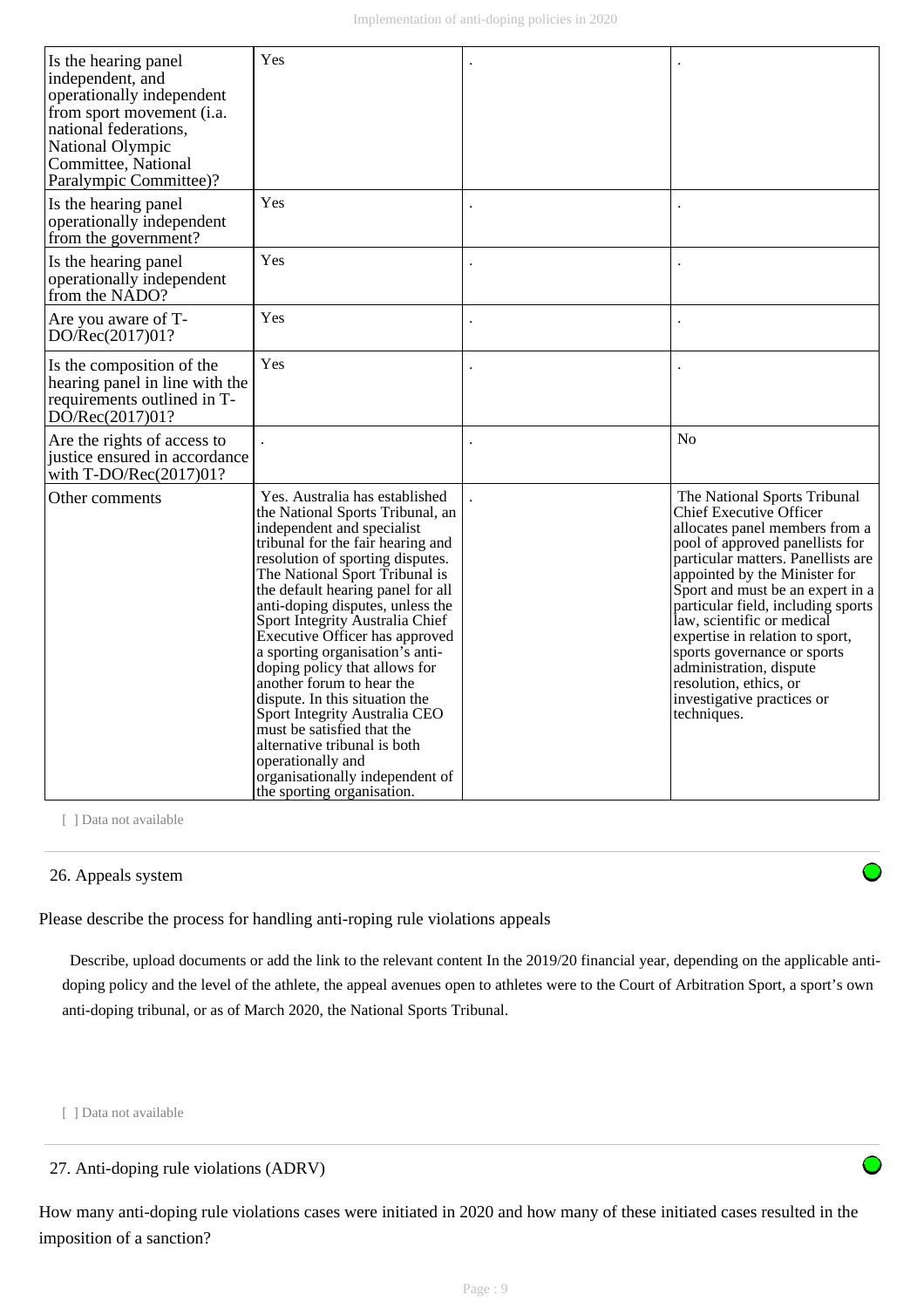|                                                                                                                                                  | Initiated cases | Cases that resulted in a Cases that resulted in<br>sanction | no sanction      |
|--------------------------------------------------------------------------------------------------------------------------------------------------|-----------------|-------------------------------------------------------------|------------------|
| Presence of a prohibited substance or its<br>metabolites or markers in an athlete's sample<br>Min numeric value allowed: 0                       | 19              | 19                                                          | $\Omega$         |
| Use or attempted use by an athlete of a<br>prohibited substance or a prohibited method<br>Min numeric value allowed: 0                           | 15              | 15                                                          | $\Omega$         |
| Evading, refusing or failing to submit to<br>sample collection<br>Min numeric value allowed: 0                                                   | 1               | $\mathbf{1}$                                                | $\Omega$         |
| Whereabouts failures<br>Min numeric value allowed: 0                                                                                             | $\overline{0}$  | $\mathbf{0}$                                                | $\overline{0}$   |
| Tampering or attempted tampering with any<br>part of doping control<br>Min numeric value allowed: 0                                              | $\Omega$        | $\overline{0}$                                              | $\theta$         |
| Possession of prohibited substances and<br>prohibited methods<br>Min numeric value allowed: 0                                                    | 5               | 5                                                           | $\theta$         |
| Trafficking or attempted trafficking in any<br>prohibited substance or prohibited method<br>Min numeric value allowed: 0                         | 1               | 1                                                           | $\theta$         |
| Administration or attempted administration to<br>any athlete of any prohibited method or<br>prohibited substance<br>Min numeric value allowed: 0 | $\Omega$        | $\Omega$                                                    | $\overline{0}$   |
| Complicity<br>Min numeric value allowed: 0                                                                                                       | $\overline{0}$  | $\boldsymbol{0}$                                            | $\boldsymbol{0}$ |
| Prohibited association<br>Min numeric value allowed: 0                                                                                           | $\Omega$        | $\Omega$                                                    | $\boldsymbol{0}$ |

[ ] Data not available

# 28. Whereabouts failures

How many of the following whereabouts failures have you registered in 2020?

# [ 22 ] One missed test or filing failure

# [ 0 ] Any combination of two missed tests and/or filing failures

[ ] Data not available

#### 29. Co-operation with law enforcement agencies

What measures have been taken to ensure co-operation between NADO and law enforcement agencies in limiting illegal availability of doping substances?

[ X ] Law, please specify NADO designated as an enforcement body for the purposes of information sharing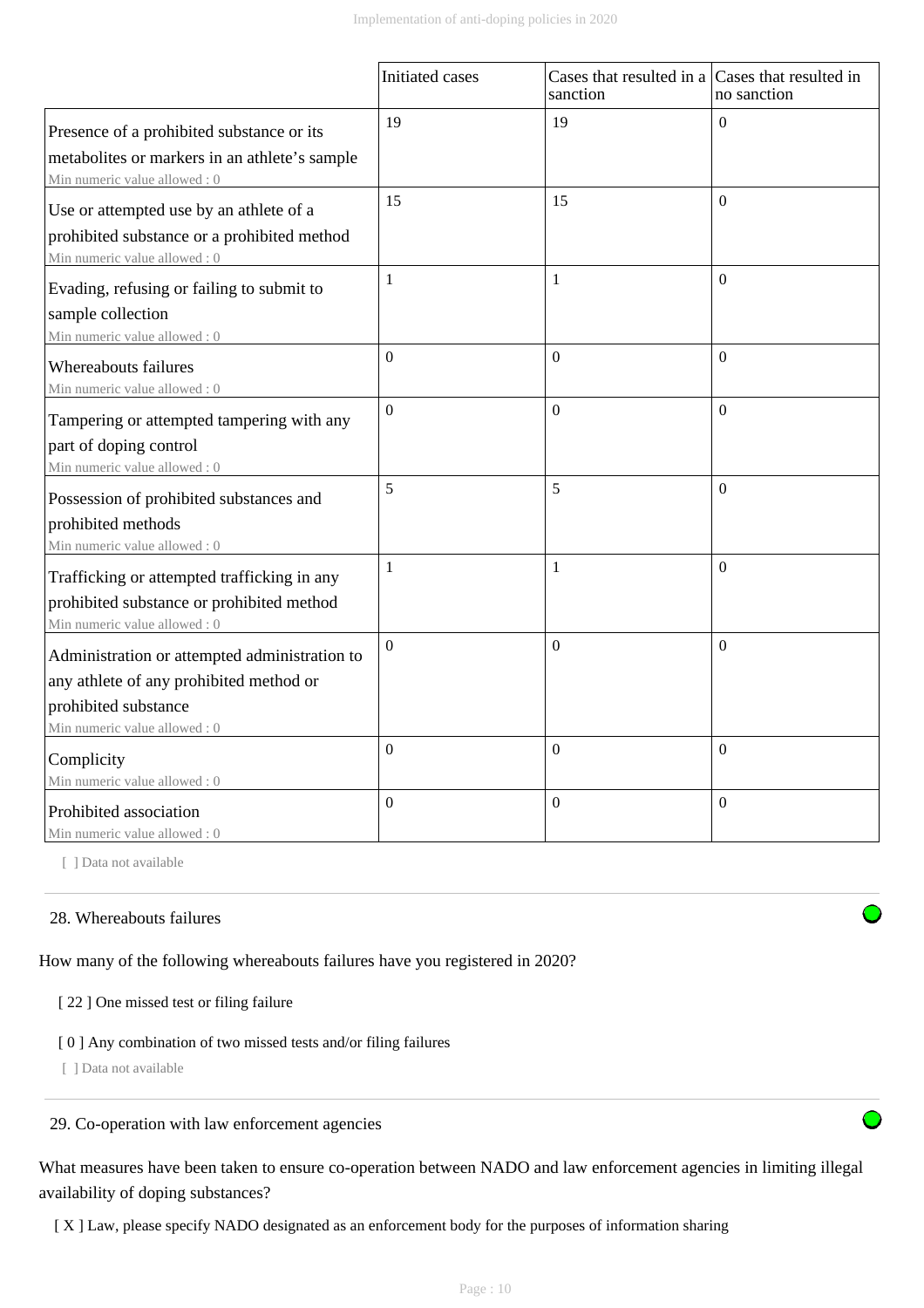[ X ] Agreement, please specify MOU's in place with multiple Law Enforcement Agencies

- [ ] Ad hoc activities, please specify ............................................................
- [ ] Other, please specify ............................................................
- [ ] None; your comment (optional) ............................................................

# 30. Sanctions for doping trafficking

Are there specific penalties or sanctions for illegal circulation of doping substances, in addition to those regulating the movement of medicines and narcotics?

 [ X ] Criminal penalties, please specify The Commonwealth, states and territories in Australia have all enacted legislation which criminalises certain conduct such as the trafficking and possession of certain prohibited substances (such as steroids). An example is Division 302 of the Commonwealth Criminal Code Act 1995

- [ ] Financial penalties, please specify ............................................................
- [ ] Administrative or civil sanctions, please specify ............................................................
- [ ] Professional disciplinary actions, please specify ............................................................
- [ ] None of above, please explain ............................................................
- [ ] Not available; your comment (optional) ............................................................

31. Statistics on doping trafficking

Do law enforcement agencies share data on the seizure of doping substances with the NADO?

( X ) Yes, please specify how many seizures have been reported in 2020Seizure data not yet available

- ( ) No. Your comment (optional) ............................................................
- ( ) Other, please specify ............................................................

# 32. Whistleblowers

Is your NADO implementing a whistleblower policy/programme?

( ) Yes; any comment ............................................................

( X ) No, but a preparatory process is in progress to develop a whistleblower policy/programme; any comment

#### ............................................................

( ) No; any comment ............................................................

33. Legal background for Whistleblower policy

If your NADO implements a Whistleblower policy/programme, please describe the legal framework for this programme

- [ ] National legislation
- [ ] NADO Rules
- [ ] Direct application of WADA Whistleblowing programme/policy and procedure for reporting misconduct

[ ] Direct application of the rules of one or more international sports organisations, if yes, please list them

............................................................

[ ] Other. Please describe ............................................................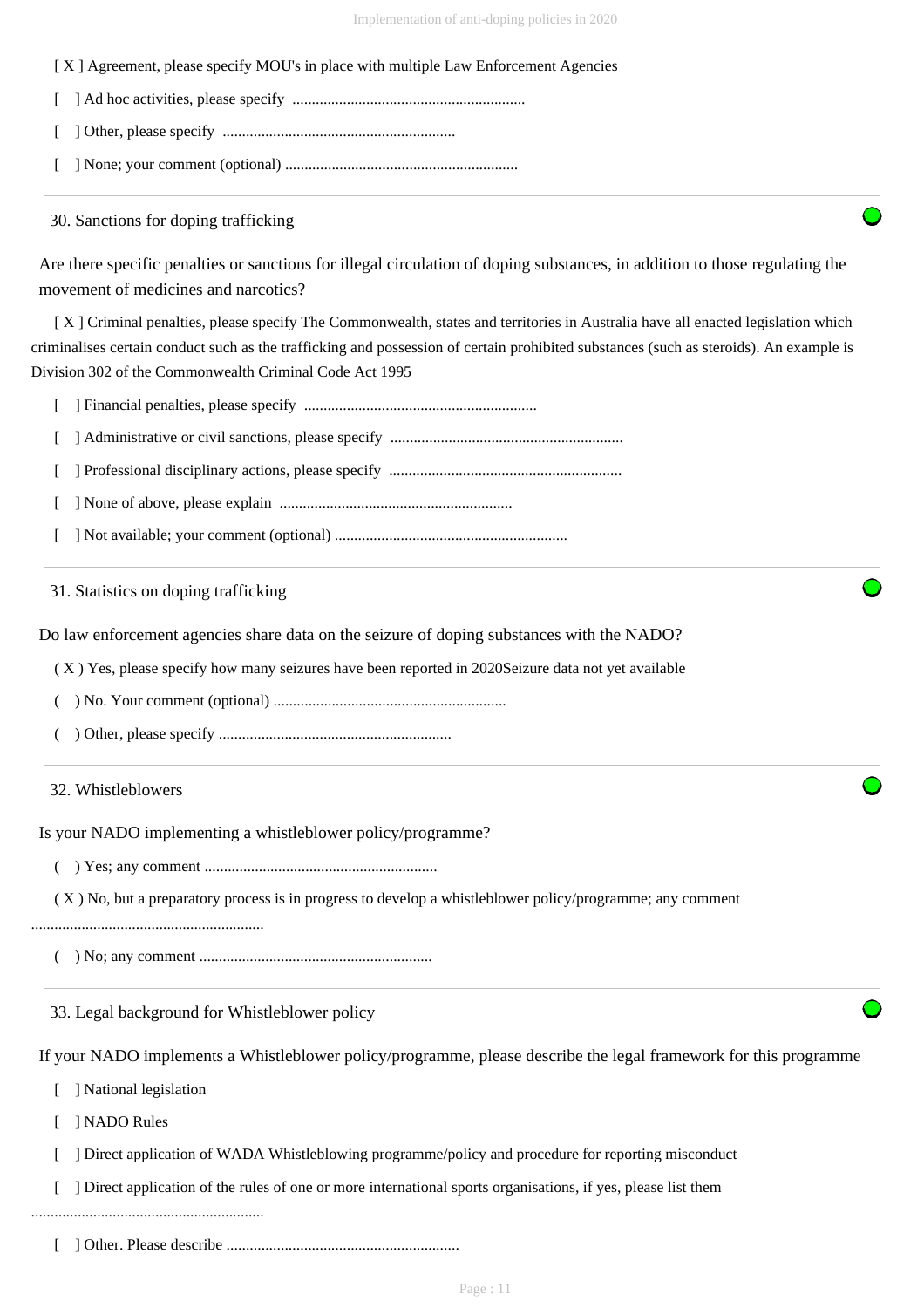# [ X ] Not applicable

| 34. Organisation of anti-doping education                                        |
|----------------------------------------------------------------------------------|
| Which organisations are involved in implementing anti-doping education programs? |
| [X] National anti-doping organisation                                            |
| Ministry responsible for sport                                                   |
| Ministry responsible for education                                               |
| Ministry responsible for health                                                  |
|                                                                                  |
| [X] National sport federations                                                   |
| [X] Regional/municipal sport organisations                                       |
| [X] Universities                                                                 |
| [X] Schools                                                                      |
| [X] Sport clubs                                                                  |
|                                                                                  |
|                                                                                  |

# 35. Anti-doping education themes

 $\overline{a}$ 

|                              | elite<br>athletes | young<br>athletes | recreatio<br>nal<br>athletes | sports<br>officials | coaches | medical<br>personne pupils | school | media                             | general<br>public | other                             |
|------------------------------|-------------------|-------------------|------------------------------|---------------------|---------|----------------------------|--------|-----------------------------------|-------------------|-----------------------------------|
| National and                 | [X]               | [X]               | [X]                          | [X]                 | [X]     | [X]                        | [X]    | [X]                               | [X]               | $\begin{bmatrix} 1 \end{bmatrix}$ |
| International anti-          |                   |                   |                              |                     |         |                            |        |                                   |                   |                                   |
| doping rules                 |                   |                   |                              |                     |         |                            |        |                                   |                   |                                   |
| Harm of doping to            | [X]               | [X]               | [X]                          | [X]                 | [X]     | [X]                        | [X]    | $[\ ]$                            | [X]               | $\begin{bmatrix} 1 \end{bmatrix}$ |
| the spirit of sport          |                   |                   |                              |                     |         |                            |        |                                   |                   |                                   |
| Athletes and                 | [X]               | [X]               | [X]                          | [X]                 | [X]     | [X]                        | [X]    | [X]                               | [X]               | $\begin{bmatrix} 1 \end{bmatrix}$ |
| athlete support              |                   |                   |                              |                     |         |                            |        |                                   |                   |                                   |
| personnel's rights           |                   |                   |                              |                     |         |                            |        |                                   |                   |                                   |
| and responsibilities         |                   |                   |                              |                     |         |                            |        |                                   |                   |                                   |
| Consequences of              | [X]               | [X]               | [X]                          | [X]                 | [X]     | [X]                        | [X]    | [X]                               | [X]               | $\begin{bmatrix} 1 \end{bmatrix}$ |
| doping, including            |                   |                   |                              |                     |         |                            |        |                                   |                   |                                   |
| sanctions, health            |                   |                   |                              |                     |         |                            |        |                                   |                   |                                   |
| and social                   |                   |                   |                              |                     |         |                            |        |                                   |                   |                                   |
| consequences                 |                   |                   |                              |                     |         |                            |        |                                   |                   |                                   |
| Substances and               | [X]               | [X]               | [X]                          | [X]                 | [X]     | [X]                        | [X]    | $\begin{bmatrix} 1 \end{bmatrix}$ | [X]               | $\begin{bmatrix} 1 \end{bmatrix}$ |
| methods on the               |                   |                   |                              |                     |         |                            |        |                                   |                   |                                   |
| Prohibited List              |                   |                   |                              |                     |         |                            |        |                                   |                   |                                   |
| Doping control<br>procedures | [X]               | [X]               | [X]                          | [X]                 | [X]     | [X]                        | [X]    | $[\ ]$                            | [X]               | $\begin{bmatrix} 1 \end{bmatrix}$ |
|                              |                   |                   |                              |                     |         |                            |        |                                   |                   |                                   |

What types of anti-doping message are provided for different target groups?

Page : 12

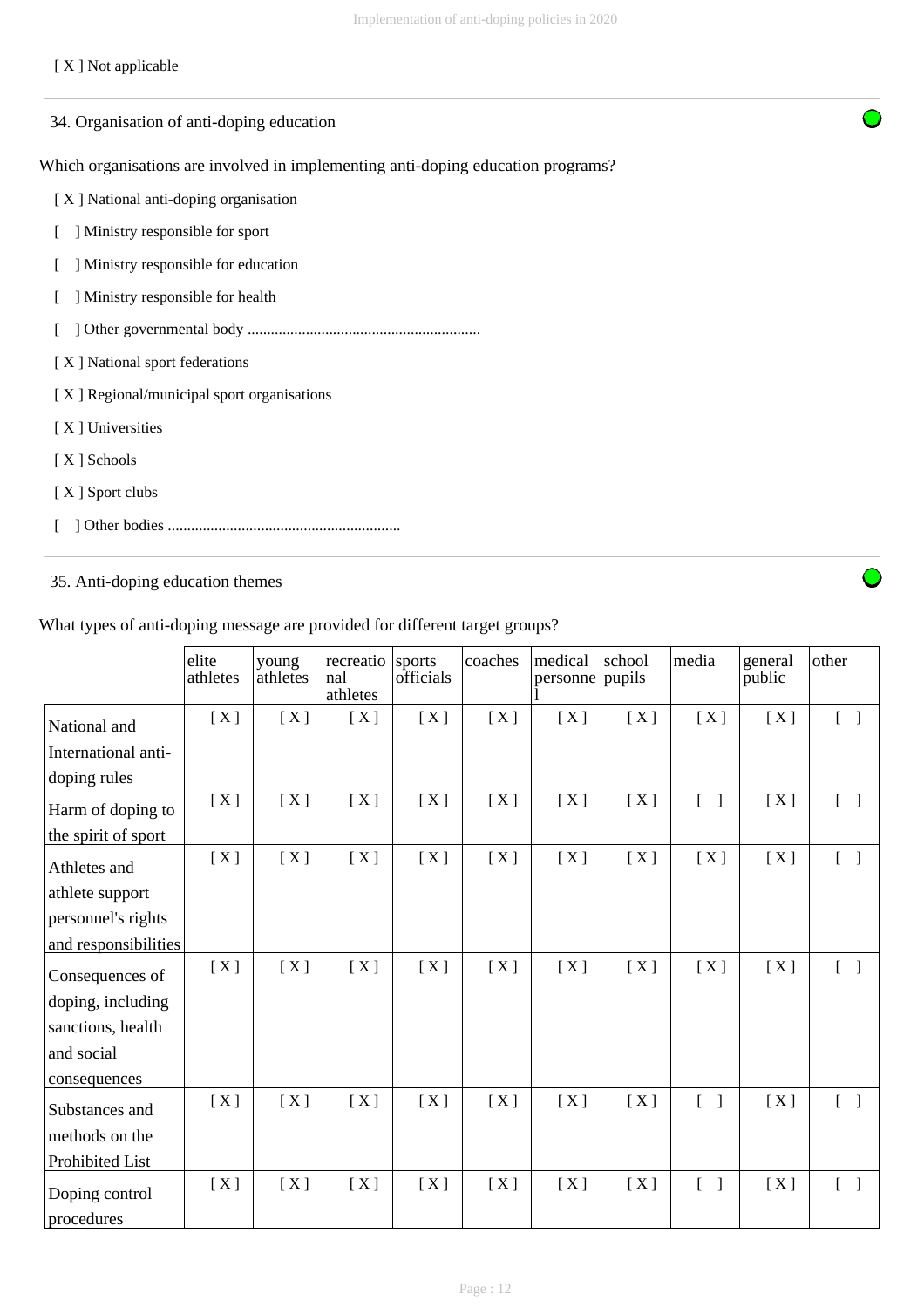| Therapeutic use<br>exemptions<br>$\vert$ (TUEs) | [ X ] | [X] | [X] | [X] | [X] | [X] | [X] | $[\,\mathrm{X}\,]$ |  |
|-------------------------------------------------|-------|-----|-----|-----|-----|-----|-----|--------------------|--|
| Applicable<br>whereabouts<br>requirements       | [X]   | [X] |     | [X] | [X] |     |     | $[\,\mathrm{X}\,]$ |  |

# 36. Nutritional supplements

What measures have been taken to address the problems related to nutritional supplements in sport?

- [ ] Restrict availability
- [ ] Control of production
- [ ] Provide quality assurance
- [ ] Comprehensive labelling
- [ ] Limit advertising and promotion
- [ X ] Educational and informational measures

[X] Other, please specify: Change in regulation, Sports Supplements containing substances on the Prohibited List are now regulated as therapeutic goods (rather than foods). This strengthens advertising, labelling, manufacturing and quality assurance requirements.

| 37. Anti-doping research                                   |  |  |  |  |  |  |
|------------------------------------------------------------|--|--|--|--|--|--|
| Has any anti-doping research been undertaken or supported? |  |  |  |  |  |  |
|                                                            |  |  |  |  |  |  |
|                                                            |  |  |  |  |  |  |
|                                                            |  |  |  |  |  |  |
| 38. Areas of anti-doping research                          |  |  |  |  |  |  |
| What are the areas of anti-doping research?                |  |  |  |  |  |  |
| ] Doping prevention                                        |  |  |  |  |  |  |
| [X] Detection methods                                      |  |  |  |  |  |  |
| ] Behavioural and social aspects of doping                 |  |  |  |  |  |  |
| ] Health consequences of doping                            |  |  |  |  |  |  |
| ] Physiological and psychological training programmes      |  |  |  |  |  |  |
| ] Emerging substances or methods                           |  |  |  |  |  |  |
| [X] Alternative testing methods                            |  |  |  |  |  |  |
| ] None                                                     |  |  |  |  |  |  |
|                                                            |  |  |  |  |  |  |
| 39. Publication of anti-doping research                    |  |  |  |  |  |  |

How many articles with the results of this research have been published in peer-reviewed scientific journals? Please upload a